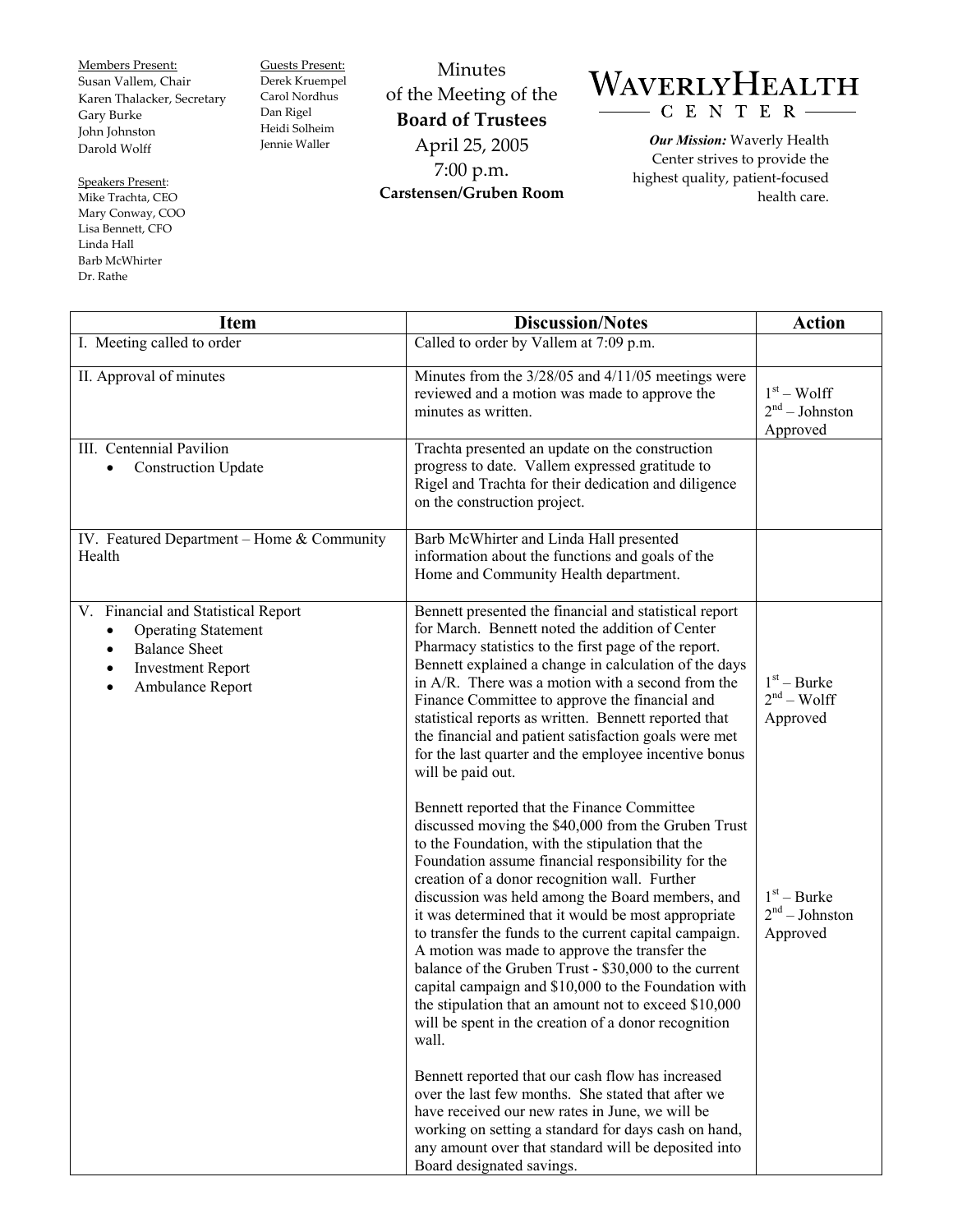| VI. Organizational Performance Improvement<br>Report $-3^{rd}$ Quarter                                            | Nordhus presented the Organizational Performance<br>Improvement Report for the 3 <sup>rd</sup> Quarter as included<br>in the Board packets.                                                                                                                                                                                                                                                                                                                                                                                                                                                                                                                                                                                                                                                                                                                                                                                                                                            | Accepted |
|-------------------------------------------------------------------------------------------------------------------|----------------------------------------------------------------------------------------------------------------------------------------------------------------------------------------------------------------------------------------------------------------------------------------------------------------------------------------------------------------------------------------------------------------------------------------------------------------------------------------------------------------------------------------------------------------------------------------------------------------------------------------------------------------------------------------------------------------------------------------------------------------------------------------------------------------------------------------------------------------------------------------------------------------------------------------------------------------------------------------|----------|
| VII. Committee Reports<br>Performance Improvement<br>Environment of Care<br><b>CAH Policy Review</b><br>$\bullet$ | The Performance Improvement, Environment of<br>Care and CAH Policy Review Committee minutes<br>were presented as included in the Board packets.<br>Nordhus noted that each department will be selecting<br>a customer based quality initiative to work on<br>throughout the next year for Performance<br>Improvement.<br>Conway reported that a question regarding safety has<br>been added to the Press Ganey patient satisfaction<br>surveys. Suggestions received from the survey are<br>being followed up with and reported through the<br>EOC committee.                                                                                                                                                                                                                                                                                                                                                                                                                          | Accepted |
| VIII. C.E.O.'s Report                                                                                             | Trachta presented a status report on the 220 10 <sup>th</sup><br>Street S.W. property:<br>*Cedar Valley Friends of the Family has moved in.<br>*Dr. Phillips continues to operate his dental practice<br>in the lower level of the building.<br>*Home Health will be relocating to the upper level of<br>the building.<br>*Big Brothers & Big Sisters may be interested in<br>leasing space in the building.<br>*Hospice may also be interested in leasing space in<br>the building.<br>Trachta reported that he has also had an inquiry<br>about leasing space to a for profit business entity.<br>The consensus of the Board was to first seek to lease<br>the space to non-profit organizations. Trachta<br>reported that some minor repairs have already been<br>completed on the property. He noted that there is a<br>pool of money available from Waverly Light and<br>Power that we may be able to access for<br>improvements that will work to increase energy<br>efficiency. |          |
|                                                                                                                   | Trachta presented HR statistics, noting that we have<br>had a net growth of 54 employees since $7/1/04 -$ this<br>is equal to a 22% increase. He reported that our<br>turnover rate for the same period was 13.1%.<br>Solheim presented the patient satisfaction survey<br>results. She noted that she is working to educate<br>departments about the survey and their impact on our<br>patient's satisfaction.                                                                                                                                                                                                                                                                                                                                                                                                                                                                                                                                                                        |          |
| IX. Medical Staff Report                                                                                          | Dr. Rathe reported the following information from<br>the Medical Staff meeting:<br>*Dr. Clay Dahlquist will be starting to practice at<br>Rohlf Memorial Clinic in mid May.<br>*Dr. MacMillan and Dr. Eggers will be moving from<br>Active to Courtesy staff.<br>*Dr. Glascock has replaced Dr. T. Skierka as Chief<br>of OB.<br>*Dr. Owens will replace Dr. Morey as Chief of<br>Surgery when Dr. Morey assumes the role of<br>President of the Medical Staff at their June meeting.                                                                                                                                                                                                                                                                                                                                                                                                                                                                                                  |          |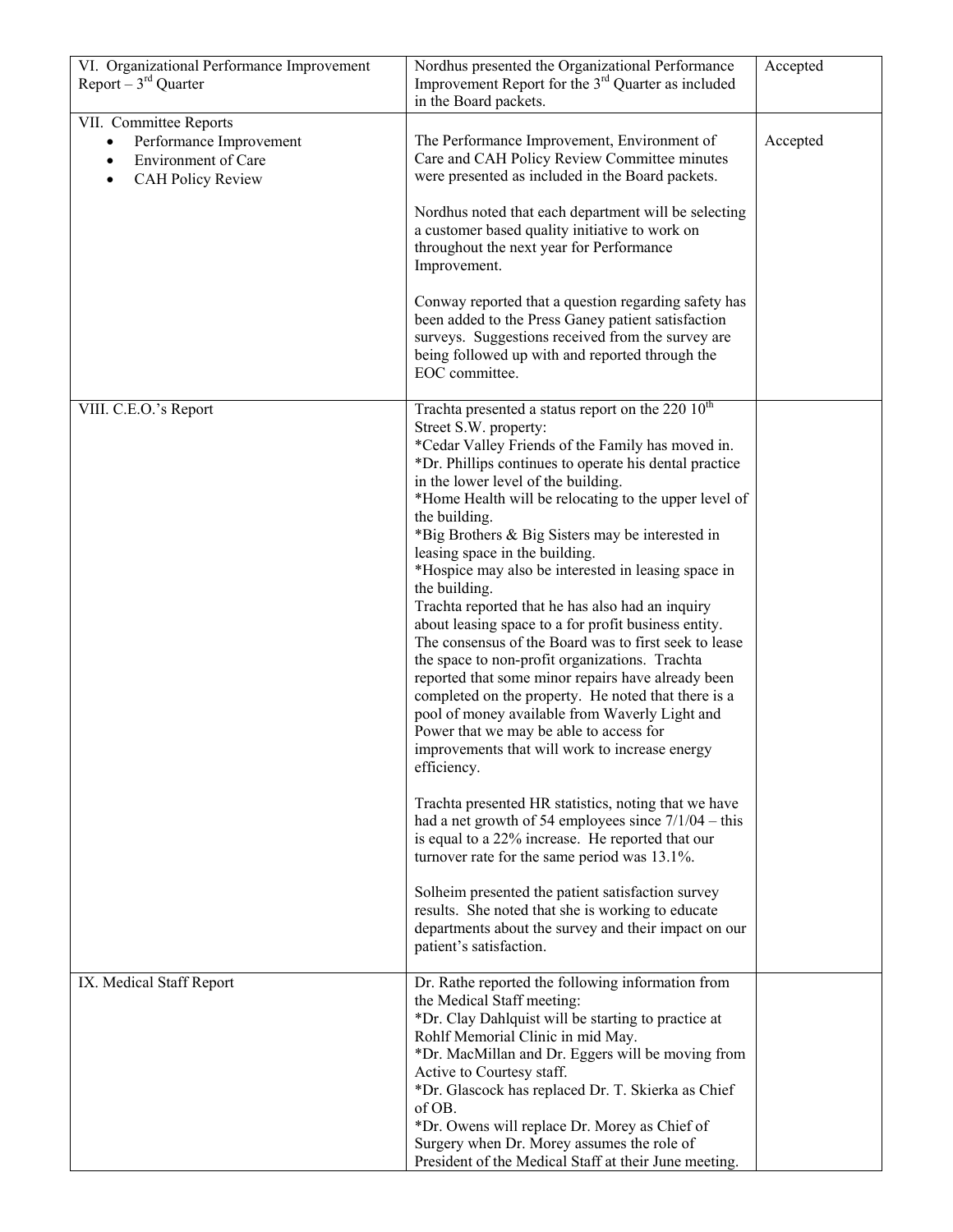|                                                                                                                                                                                                                                                                                                                                                                                                                                                                                                                                                                                                                                                                                                                                                                                                                                                                                                                                         | *The ER Committee is working to revise the ER<br>ARNP privileges.<br>*Terrie Thurm, ARNP is now practicing with Dr.<br>Glascock in the Women's Clinic.<br>*This Medical Staff meeting was the last for Dr.<br>MacMillan and Dr. Eggers. Appreciation was<br>expressed to both for their years of service.<br>*Dr. Brad Heithoff will be starting to practice at<br>Rohlf Memorial Clinic in August.<br>*IHS and WHC will co-host a retirement/welcome<br>reception on June 5 <sup>th</sup> . |                                                |
|-----------------------------------------------------------------------------------------------------------------------------------------------------------------------------------------------------------------------------------------------------------------------------------------------------------------------------------------------------------------------------------------------------------------------------------------------------------------------------------------------------------------------------------------------------------------------------------------------------------------------------------------------------------------------------------------------------------------------------------------------------------------------------------------------------------------------------------------------------------------------------------------------------------------------------------------|----------------------------------------------------------------------------------------------------------------------------------------------------------------------------------------------------------------------------------------------------------------------------------------------------------------------------------------------------------------------------------------------------------------------------------------------------------------------------------------------|------------------------------------------------|
| X. Old Business                                                                                                                                                                                                                                                                                                                                                                                                                                                                                                                                                                                                                                                                                                                                                                                                                                                                                                                         | None                                                                                                                                                                                                                                                                                                                                                                                                                                                                                         |                                                |
| XI. New Business<br>Appointment to the Medical Staff:<br>$\bullet$<br>Clay Dahlquist, D.O. - Family<br>Practice<br>Change of Status:<br>• David MacMillan, M.D. (Active to<br>Courtesy)<br>• Annette Geary, ARNP (Active to<br>Courtesy – to be reviewed in $6$<br>months)<br>Provisional to Regular Medical Staff<br>Privileges:                                                                                                                                                                                                                                                                                                                                                                                                                                                                                                                                                                                                       | Trachta presented the appointment to the Medical<br>Staff, the change of Medical Staff status, and<br>provisional to regular Medical Staff privileges as<br>listed at left. The files have been reviewed by the<br>Executive Committee of the Medical Staff and are<br>recommended for approval. A motion was made to<br>approve each of the items as individually considered.                                                                                                               | $1st$ – Thalacker<br>$2nd - Wolf$<br>Approved  |
| Michael Allen, D.P.M.<br>New/Revised Policies:<br>• CII Medications/Prescriptions<br>• Controlled Substance Ordering $&$<br>Inventory CII<br>• Controlled Substance Ordering $&$<br>Inventory CIII, CIV, and CV<br>• C-V Medications Record Keeping<br>• Controlled Substances Ordering -<br>Invoices<br>Alarm Call List<br>CIII, IV, V Medication<br>• Prescription Processing<br>• New Drugs<br>• Verbal/Telephone Orders<br>• Prior Authorization<br>• Drive-up<br>• Mailing Prescriptions<br>• Delivering Prescriptions<br>• Phone Courtesy<br>• Faxing Scripts Incoming<br>$\blacksquare$ Partial Fill – Owing Medications to<br>Patients<br>• Compounding Prescriptions<br>Returning Filled Medications to Stock<br>• Declining Pharmacist Counsel<br>• Safety Lids<br>• Patient Returning Prescription<br>Medication<br>• Prescription Waiting Inquiry<br>- HIPAA Compliance<br>• Filling Prescriptions Records After<br>Filling | Trachta presented the new/revised policies and<br>changes to the Medical Staff Bylaws, Rules &<br>Regulations as included in the packet and listed at<br>left. A motion was made to approve the policies and<br>changes as written.                                                                                                                                                                                                                                                          | $1st$ – Thalacker<br>$2nd - Burke$<br>Approved |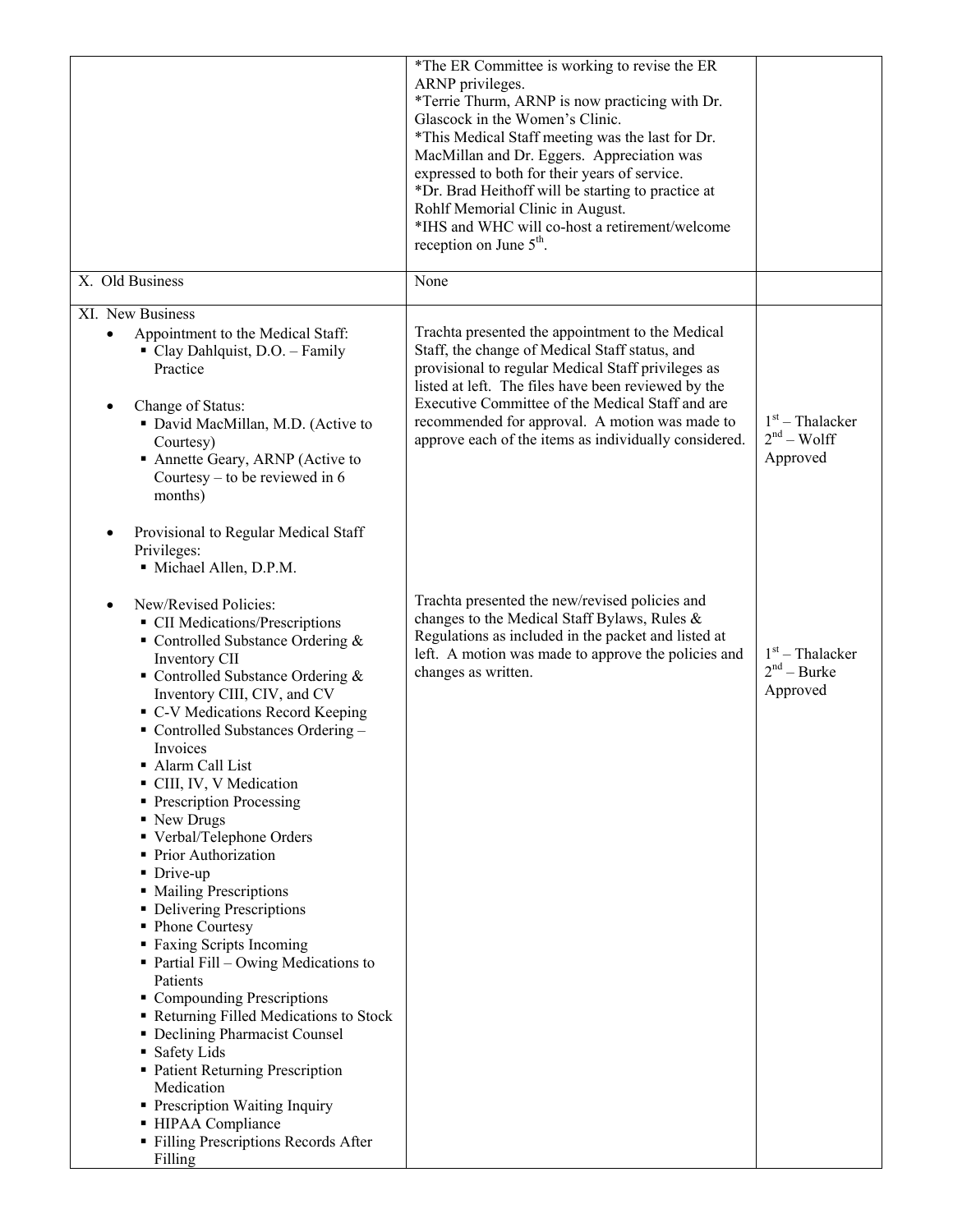| • Drug Recall<br>Returns & Outdates                         |                                                                                                              |                                       |
|-------------------------------------------------------------|--------------------------------------------------------------------------------------------------------------|---------------------------------------|
| ■ Use of Multi-dose Vials                                   |                                                                                                              |                                       |
| • Staff and Relief Pharmacist Log                           |                                                                                                              |                                       |
| Training and Utilization of Pharmacy                        |                                                                                                              |                                       |
| Technicians                                                 |                                                                                                              |                                       |
| • Pharmacy Technician Identification                        |                                                                                                              |                                       |
| and Functions and Behaviors<br>• Prescription on File       |                                                                                                              |                                       |
| • CII 'On Hold'                                             |                                                                                                              |                                       |
| • CII Prescriptions on File                                 |                                                                                                              |                                       |
| • Training and Utilization of                               |                                                                                                              |                                       |
| Pharmacists                                                 |                                                                                                              |                                       |
| • Technician Scheduling                                     |                                                                                                              |                                       |
| • Refrigerated Drug Storage<br>• Poison Control             |                                                                                                              |                                       |
| • Education Plan                                            |                                                                                                              |                                       |
| • Medication Security                                       |                                                                                                              |                                       |
| Reconstitution Supply Maintenance                           |                                                                                                              |                                       |
| • Purchase Records                                          |                                                                                                              |                                       |
| • Payroll Deduction for Medications                         |                                                                                                              |                                       |
| • Security<br>• Amniocentesis                               |                                                                                                              |                                       |
| <b>External Version</b>                                     |                                                                                                              |                                       |
|                                                             |                                                                                                              |                                       |
| Medical Staff Bylaws, Rules &<br><b>Regulations Changes</b> |                                                                                                              |                                       |
| <b>Finance Committee</b>                                    | Trachta reported that the Finance Committee met on                                                           |                                       |
| Capital Request: CA-560 Coagulation                         | April 18, 2005. Minutes from said meeting were                                                               |                                       |
| Analyzer - \$24,800                                         | included in the Board packets. A motion was                                                                  | $1st - Wolf$                          |
|                                                             | brought forward from the Finance Committee to                                                                | $2nd$ – Burke                         |
|                                                             | approve the capital request for a CA-560<br>Coagulation Analyzer at a cost not to exceed                     | Approved                              |
|                                                             | \$24,800.                                                                                                    |                                       |
|                                                             |                                                                                                              |                                       |
| Capital Request: 8 Exam Tables (7                           | Bennett presented an additional capital request for 8                                                        |                                       |
| Regular & 1 Power) - \$13,832                               | exam tables to be used in the new General Surgery/                                                           |                                       |
|                                                             | Women's Clinic area. A motion was made to<br>approve the purchase of the 8 exam tables at a cost             | $1st$ – Thalacker<br>$2nd - Johnston$ |
|                                                             | not to exceed \$13,832.                                                                                      | Approved                              |
|                                                             |                                                                                                              |                                       |
| Contract – Chargemaster Maintenance                         | Bennett presented for consideration a proposed                                                               |                                       |
|                                                             | contract for chargemaster maintenance with                                                                   |                                       |
|                                                             | Assetydnamx. The contract calls for an initial fee of                                                        |                                       |
|                                                             | \$33,000 for the audit and then a maintenance fee of<br>\$18,000 per year following for ongoing maintenance. |                                       |
|                                                             | The proposed contract is automatically renewable                                                             |                                       |
|                                                             | annually with 60 days notice for termination. A                                                              |                                       |
|                                                             | motion was made to approve the contract with                                                                 | $1st - Burke$                         |
|                                                             | Assetdynamx as presented.                                                                                    | $2nd - Johnson$                       |
|                                                             | Trachta reported that the Personnel Committee met                                                            | Approved                              |
| <b>Personnel Committee</b>                                  | prior to this meeting. The committee reviewed 5                                                              |                                       |
|                                                             | Employee of the Month nominations. Pat Knebel-                                                               |                                       |
|                                                             | Schafer, Lab Information Coordinator was selected                                                            |                                       |
|                                                             | as the Employee of the Month for May.                                                                        |                                       |
|                                                             |                                                                                                              |                                       |
| <b>Executive Committee</b>                                  | Trachta reported that the Executive Committee was<br>convened via email on April 4, 2005. Minutes from       |                                       |
|                                                             | said email meeting were included in the Board                                                                |                                       |
|                                                             | packets. A motion was brought forth from the                                                                 | $1st$ – Thalacker                     |